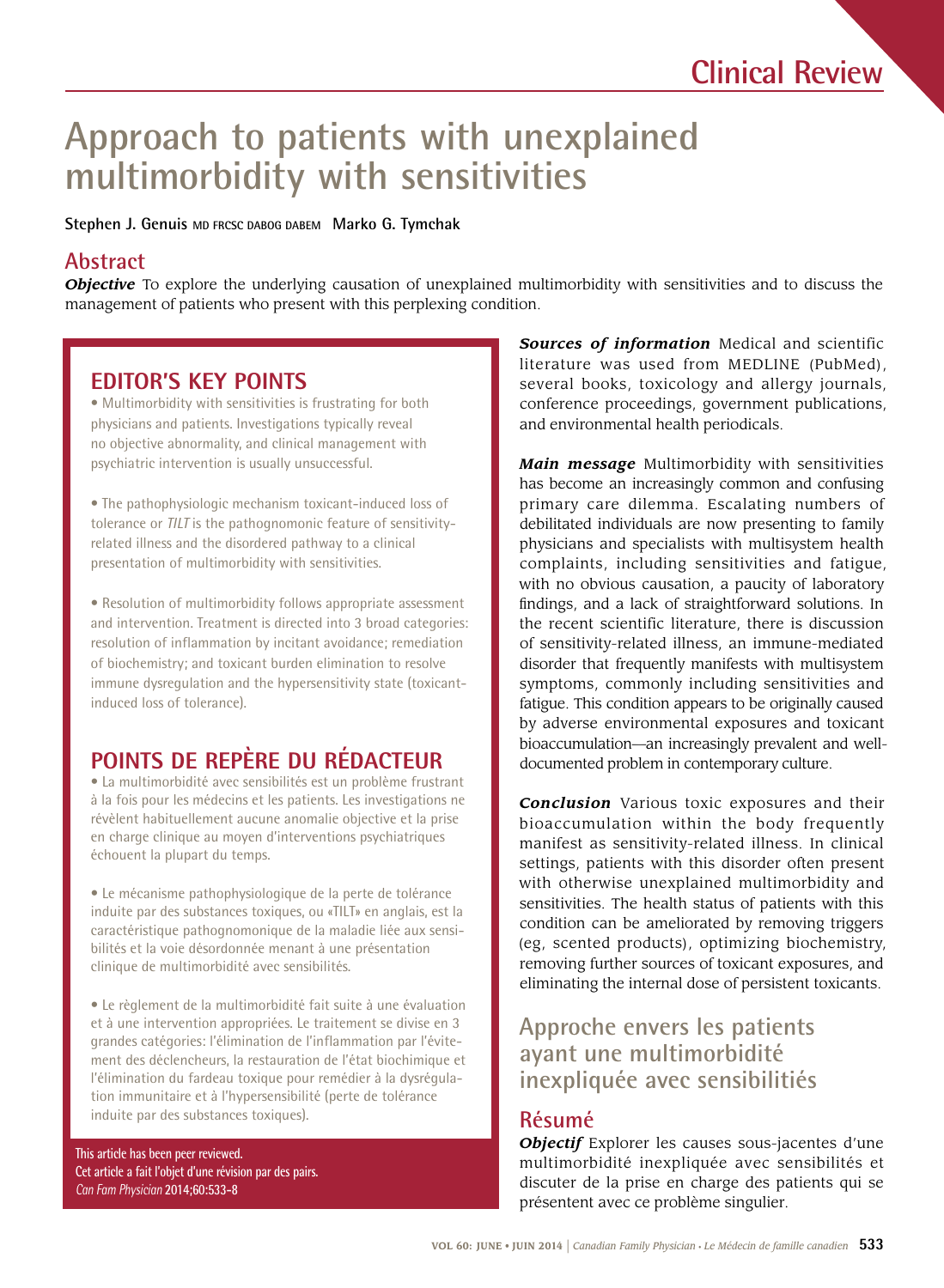*Sources des données* La documentation médicale et scientifique est tirée de MEDLINE (PubMed), de divers manuels, de revues spécialisées en toxicologie et en allergies, de comptes rendus de conférences, de publications gouvernementales et de périodiques sur la santé environnementale.

*Message principal* La multimorbidité accompagnée de sensibilités est devenue un dilemme de plus en plus fréquent et déroutant en soins primaires. Un nombre grandissant de personnes affaiblies se présentent maintenant chez des médecins de famille et d'autres spécialistes en raison de problèmes de santé multisystémiques, y compris des sensibilités et de la fatigue, sans cause évidente, avec des résultats de laboratoires peu concluants, sans qu'il y ait de solutions simples. Dans la documentation scientifque récente, on traite des maladies reliées aux sensibilités, un trouble à médiation immunitaire qui se manifeste fréquemment par des symptômes multisystémiques, incluant habituellement des sensibilités et de la fatigue. Ce problème semble être causé à l'origine par des expositions environnementales néfastes et une bioaccumulation de substances toxiques, un phénomène de plus en plus prévalent et bien documenté dans la culture contemporaine.

*Conclusion* Diverses expositions à des substances toxiques et leur bioaccumulation dans le corps se manifestent souvent sous forme de maladies reliées à des sensibilités. Dans les milieux cliniques, des patients souffrant d'un tel trouble se présentent avec une multimorbidité et des sensibilités inexplicables autrement. L'état de santé des patients qui ont ce problème peut être amélioré en supprimant les déclencheurs (p. ex. produits parfumés), en optimisant la condition biochimique, en enlevant les autres sources d'exposition à des substances toxiques et en éliminant la dose interne de substances toxiques persistantes.

*To prevent disease, to relieve suffering, and to heal the sick—this is our work.* 

Sir William Osler

**A**s discussed in a commentary in this month's issue of *Canadian Family Physician* (page 511),<sup>1</sup> escalating numbers of exasperated individuals suffering from chronic multisystem conditions, often including chemical sensitivities or food intolerances, are repeatedly presenting to primary care physicians and specialists, as their symptoms remain unresponsive to standard medical treatments and conventional pharmaceuticals. Recent evidence suggests that about three-quarters of patients in general practice now present with multiple ongoing conditions, $2$  with management of chronic disorders accounting for about 80% of primary care in Canada. As clinical practice guidelines are generally focused on single and distinct disorders, practitioners are often not effectively trained to modify care to manage multimorbidity states.<sup>3</sup> The repercussions of this reality are profound, as multimorbidity is associated with increased disability, declining functional status, diminished quality of life, higher mortality, and greater consumption of health care services.<sup>4</sup>

In this clinical review, we describe the clinical state and progressive recovery of a man presenting with chronic multisystem complaints.

#### **Case description**

A 59-year-old rabbi experienced episodic headache, dizziness, and muscle discomfort beginning in adolescence. Into adulthood, these symptoms became more frequent and manifestations expanded to include episodic vision and hearing loss, inexplicable rashes, memory impairment, ataxia, profound agitation, and eventual blackouts. He also complained of intractable fatigue, insomnia, recurrent wheezing, musculoskeletal discomfort, and cognitive dysfunction.

The patient saw multiple physicians, but no physiologic cause for his multimorbidity was identifed. Various diagnoses were given, but a subsequent psychiatric assessment conferred a diagnosis of "narcissistic, borderline personality disorder with extreme anxiety" to explain the totality of his presentation. As analgesic, asthma, and allergy medications provided minimal sustained beneft, psychotropic medication was employed but to no avail.

On taking an environmental history, the patient described exposure to perfumes and other scents as precipitating and aggravating his varied symptoms. While fervently avoiding all scented locales, many environments were still not trigger free. With worsening hypersensitivity, he reduced social interaction and public activities, and eventually stopped working as a religious leader and teacher.

Marked psychological distress and hopelessness ensued. Contact with his children and grandchildren was greatly curtailed; social gatherings and public events were out of the question; and his health condition put considerable stress on his marriage. Every aspect of his life seemed to be crumbling, and the patient described his quality of life as being exceptionally low.

The patient was referred to a physician who was trained in environmental health sciences for evaluation of his multisystem complaints. History revealed considerable pesticide exposure and streetdrug use as a young man. On examination, the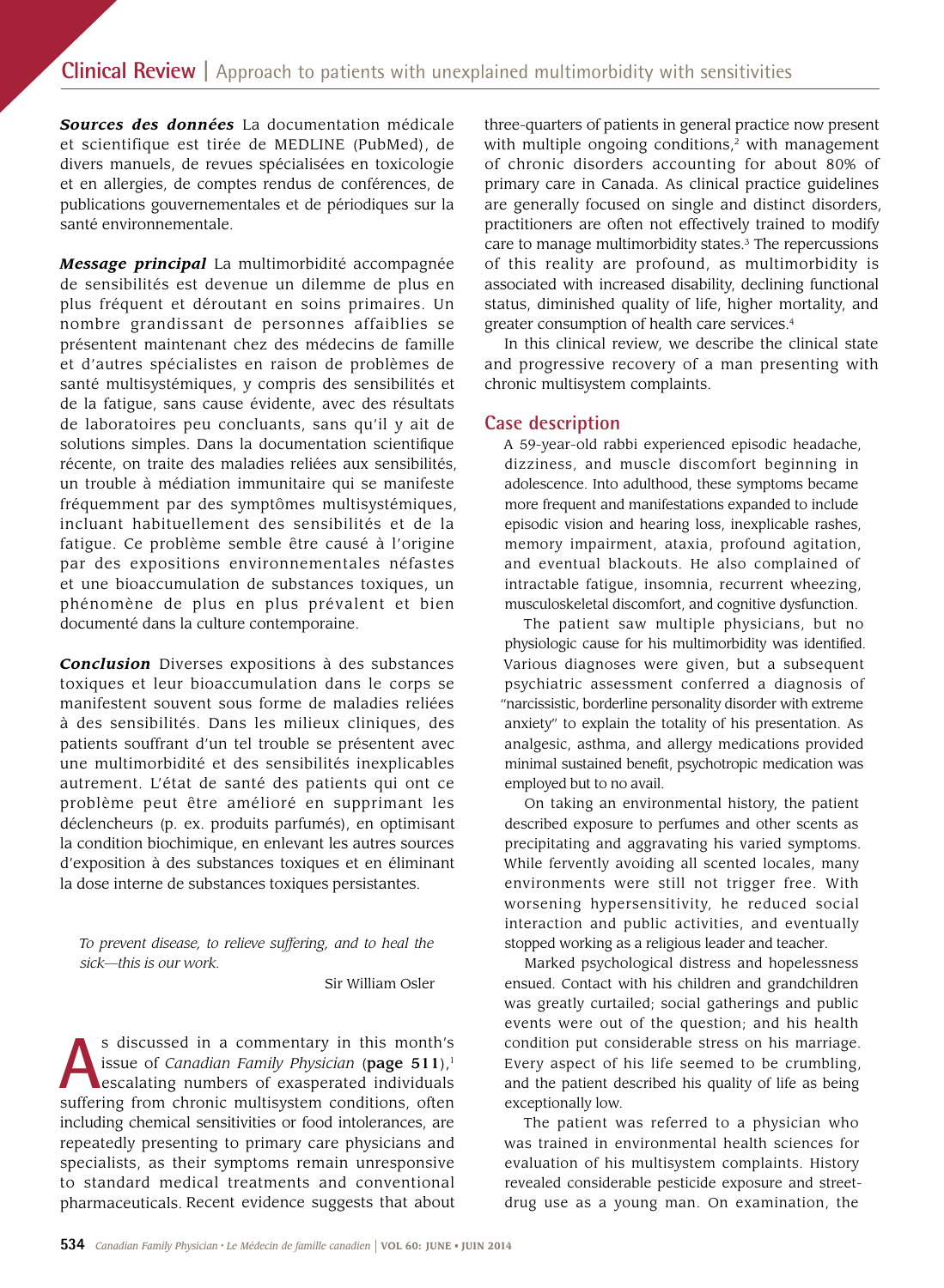patient was found to have nearly 20 amalgam dental fillings, with elevated serum levels of mercury on laboratory testing. Further biochemical and toxicologic assessment demonstrated high ochratoxin levels, with a subsequent home inspection confrming extensive hidden mold—a well-recognized potential source of myriad health problems.<sup>5-7</sup> Considerable levels of lead were found in his urine on toxic metal provocation testing, $8$  but no clear history of lead exposure was identifed. The patient was not able to afford laboratory testing for various persistent pesticides and pesticide metabolites; such laboratory analysis is expensive, not readily available, and typically is not covered by health care plans in Canada. Biochemical defciencies that were identifed included low serum levels of copper, manganese, coenzyme Q10, α-tocopherol, and betacarotene.

## **Sources of information**

 also incorporated into the discussion of management This review was prepared by assessing medical and scientifc literature from MEDLINE (PubMed), several books, toxicology and allergy journals, conference proceedings, government publications,<sup>9</sup> and environmental health periodicals. References cited in identified publications were examined for additional relevant writings. Searching techniques included key word searches with terms related to chemical sensitivity, chronic disease co-occurrence, cluster comorbidity, comorbidity, concurrent comorbidity, food intolerance, environmental illness, multimorbidity, and multisystem disease. We found that there was limited scientifc literature on the underlying cause of these disorders, the pathogenesis involved, and the management of multimorbidity with sensitivities (MWS). The frst author's (S.J.G.) professional observations as an environmental health physician were strategies. The format of an integrated clinical review was chosen, as such reviews play a pivotal role in scientifc research and professional practice in emerging medical issues with limited primary study and uncharted clinical [territory.10](https://territory.10)

## **Main message**

#### *Defnition of terms*

Multimorbidity: *Multimorbidity* is defined as the co-occurrence of 2 or more ongoing or chronic medical conditions that might or might not interact with each other within 1 person. However, there is ambiguity in the understanding of multimorbidity, as current definitions have been described as simplistic and inadequate11 because the term *multimorbidity* does not delineate between situations of apparently unrelated conditions or multisystem manifestations of a common source that causes illness. For example, while long-term tobacco toxicant exposure might be the single primary

determinant for each condition in an individual with chronic obstructive pulmonary disease, bladder cancer, and intractable sinusitis, the patient is still considered to have multimorbidity.

Sensitivity: *Sensitivity* is a broad term referring to situations in which adverse reactions occur in association with exposure to low concentrations of antigenic stimuli such as foods, inhalants, or chemicals that are well tolerated by most [people.12](https://people.12) It is important to note that direct questioning might be necessary to elicit sensitivities to foods or chemicals; patients often neglect to mention such intolerances because they might seem unimportant compared with other presenting complaints.

*Environmental health sciences.* What is meant by the "environment" and "environmental health sciences"? In 2000, the Centers for Disease Control and Prevention stated that virtually all human disease represents the interaction between the genome and the environment.<sup>13</sup> There are essentially 2 parts that make up the functional aspect of the environment in relation to health. In order to thrive, any fully functional system relies on 1) the presence of requisite components and 2) the absence of harmful infuences; without these conditions, systems falter. As with any functional system, the human body adheres to this basic scientifc [principle.14](https://principle.14)

A 2010 article in *Science* confrms that most chronic disease results from environmental factors<sup>15</sup>; that is, most disease results from individuals missing what they need to thrive or being exposed to toxic factors such as pathogens or toxicants that induce harm. This is hopeful information, as the environment, unlike the genome, is modifable. So, rather than assuming that chronic illness is solely genetic and masking signs and symptoms with assorted therapies, environmental medical practice endeavours to identify and rectify causal determinants that are the sources of the underlying illness. $14$ Dysfunctional systems have potential for remarkable restoration and improved function if the underlying detrimental state is rectified by providing necessary components and eradicating harmful ones.16

*Toxicant damage.* The ongoing accumulation of toxic pollutants within the body certainly qualifes as a source of escalating and pervasive harm.17,18 Although patients experiencing MWS are often given a psychiatric diagnosis, an expanding body of scientific literature suggests that harm from bioaccumulated toxicant loads from adverse chemical or biologic exposures (eg, mold exposure) might be causally involved in their illness.<sup>19-22</sup>

Approximately 85 000 synthetic chemicals have been manufactured over the past few decades, and although only about 2800 are used in high volumes (more than 1 million pounds produced per year), little toxicity information exists for most of these compounds,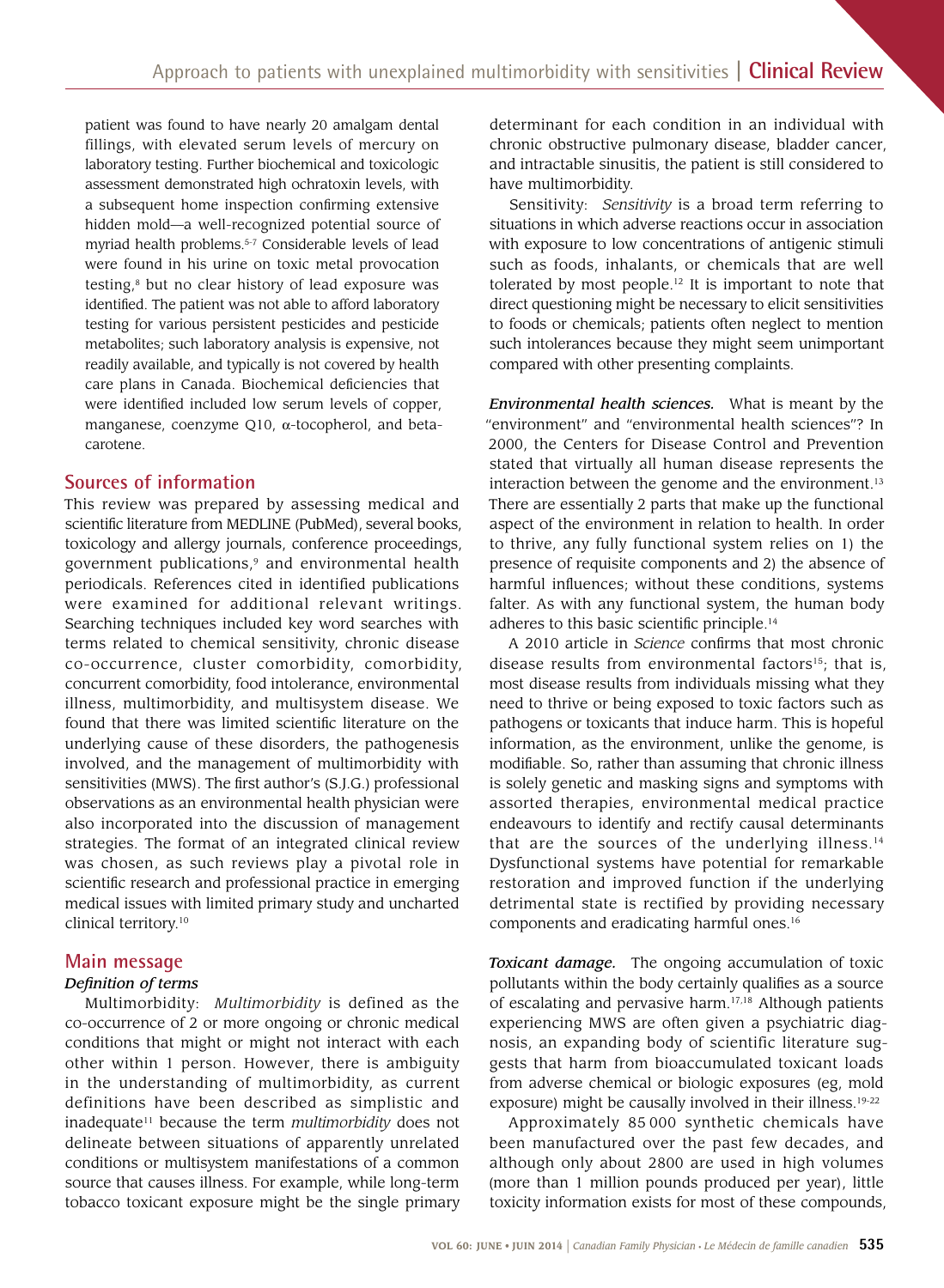# **Clinical Review |** Approach to patients with unexplained multimorbidity with sensitivities

including many in common use today.<sup>23</sup> It has been well established that some of these agents can cause serious damage at small doses $24$  and that myriad toxicants can bioaccumulate and persist within human tissues for many years or even decades.<sup>25</sup> In the scientific literature of late, the underlying cause of several disease states and presentations is being linked to such adverse environmental exposures.17,24,26,27 Multiple mechanisms of harm have been elucidated, including cytotoxicity,<sup>28</sup> endocrine disruption, $29$  enzyme inhibition, $30$  oxidative stress, $31$  genotoxicity, $32$  mitochondrial damage, $33$ microbiome disruption,<sup>34</sup> autonomic nervous system impairment, $35$  and epigenetic alterations. $36$  However, there is emerging evidence that bioaccumulated toxicant burdens frequently induce a phenomenon of immune dysregulation $37-39$  with release of various proteins including pro-inflammatory cytokines frequently resulting in a varied constellation of signs and symptoms involving multiple organ systems.<sup>22</sup>

Figure 1 presents this common pathophysiologic mechanism of multimorbidity.

*Toxicant-induced loss of tolerance.* By toxicantinduced loss of tolerance (TILT), an intriguing mechanism of illness described in the literature since 1997,19,22,37,40 accrued toxicant burdens in humans and animals<sup>41</sup> seem to evoke immune dysregulation, leading to hypersensitivity and consequent adverse reactions to commonly encountered compounds in the environment.22,40 A resulting sensitivity-related illness (SRI) ensues with multisystem response to the release of proteins from immune sources, often including antibodies and cell-regulating pro-inflammatory cytokines.<sup>22,39</sup>

To further expound, the accrual of toxicant compounds foreign to the human body instigates a pathologic hypersensitivity state called *TILT*, with ensuing inflammation in response to antigenic stimulation. $22,37$ The toxicant burden might be caused by varying agents including stockpiled chemical compounds stored in tissues, implants, dental materials, chronic infections, and radioactive materials. The toxicant burden does not appear to be agent specifc, but myriad types of toxicants alone or in combination have potential to induce SRI.<sup>22,42,43</sup> The resulting immune dysregulation manifests as a profound hypersensitivity to commonly encountered substances such as specific foodstuffs, inhalants (eg, pollens), and various chemicals in the environment.<sup>44</sup>

*Multimorbidity presentation.* Upon exposure to such inciting triggers, individuals with SRI might experience reactions leading to many apparently unrelated signs and symptoms. These reactions might include allergiclike responses, respiratory compromise, neurologic dysfunction, gastrointestinal damage, fatigue, musculoskeletal impairment, psychiatric difficulties, and other



signs and symptoms.<sup>19,22,45</sup> The reactions might be immediate or delayed and usually abate after 3 to 5 days in the absence of further exposure. In clinical practice, symptoms often persist for much longer, likely owing to recurrent exposure with insuffcient recovery time. If exposure to triggers occurs habitually, infammation persists and manifests as chronic ongoing body system impairment. It is generally observed that the greater the total toxicant burden, the more severe the hypersensitivity state. Biochemistry is frequently compromised from gastrointestinal dysfunction and malabsorptive states associated with infammation.

The ensuing multisystem morbidity frequently drives individuals to their primary health providers with apparently inexplicable multisystem health complaints. Most people with such multisystem complaints go from caregiver to caregiver over many years desperately trying to fnd answers for their various health struggles; these individuals certainly fall into the World Health Organization category of having *chronic conditions*, described as "health problems that require ongoing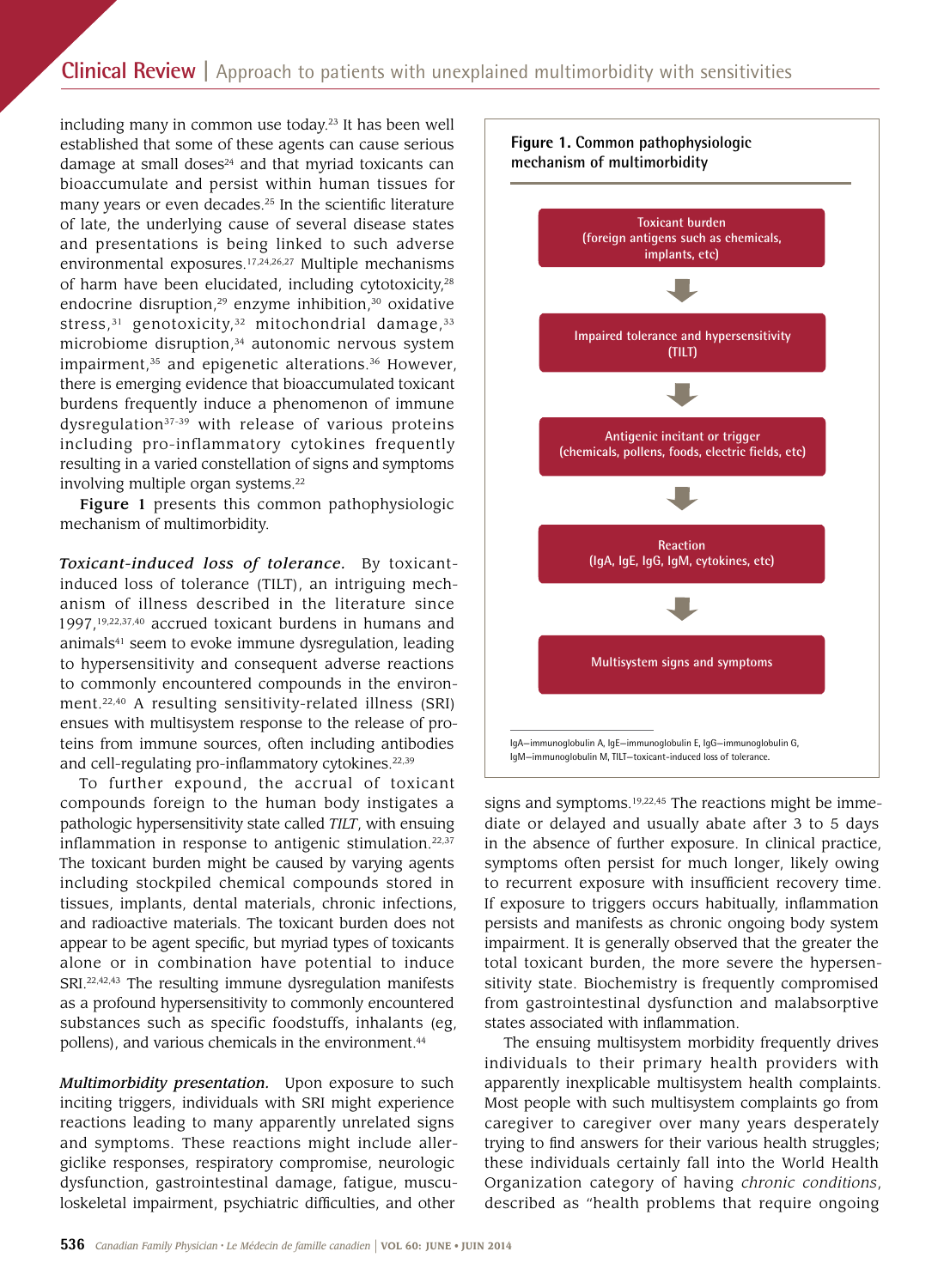management over a period of years or decades."46 A diagnosis of SRI should be considered whenever a presentation of plural diagnoses or multisystem complaints exists with associated food or chemical sensitivities.

 appropriate assessment and intervention. Treatment is *Management.* Resolution of multimorbidity follows directed into 3 broad categories<sup>22,47</sup>: resolution of inflammation by incitant avoidance; remediation of biochemistry; and toxicant burden elimination to resolve immune dysregulation and the hypersensitivity state. With alleviation of the TILT state by diminution of the toxicant burden, intolerance of foods and chemicals gradually abates with resumption of normal functioning. Left unrecognized, individuals with SRI often founder with ongoing symptoms. Detailed information regarding pathophysiologic mechanisms and management strategies can be found in recent scientific literature.<sup>19,21,22,25,38,48</sup>

#### **Case resolution**

 eliminated. Common food triggers such as gluten, The patient's presentation was consistent with a diagnosis of SRI. Removal of inciting agents was meticulously carried out. In the early stages, the patient initially wore a filter mask designed to preclude particulate and volatile exposures both indoors and outdoors as required. The indoor air environment was initially addressed through a home inventory and associated high-effciency particulate air filtration. Professional mold remediation was undertaken and follow-up mold testing was clear. Commercial scents, perfumes, and fresheners were casein, refined fructose, nightshades, artificial sweeteners, and favouring agents were temporarily eliminated from the diet.<sup>22</sup>

With these measures, the patient's symptoms began to abate steadily and attention was directed to remediating his nutritional [biochemistry.49](https://biochemistry.49) An organic, traditional whole food diet to minimize further toxicant and pesticide or herbicide exposure was implemented, along with directed supplementation to target specifc biochemical defciencies. With ongoing improvement, elimination of his total toxicant burden was commenced.

Amalgam removal employing exposure precautions and safe replacement materials was systemically done by a dental professional.50-52 A saline nasal rinse with sodium bicarbonate was used for 3 weeks to eliminate residual mold from the sinus area, and detoxifcation measures were used to facilitate removal of residual mycotoxin.<sup>53</sup> General measures to facilitate toxicant elimination were undertaken, including exercise and regular transdermal depuration.25,54,55 High serum levels of trans fatty acid were addressed with dietary counseling.

With incitant avoidance, biochemical remediation, and toxicant elimination, the patient continued to steadily improve. His sensitivities continued to decrease, with diminished frequency and intensity of reactions, and there was dramatic improvement in overall physical and psychological functioning. His multisystem problems including chronic pain and asthma subsided, and all medication was discontinued. The patient recommenced work as a teacher and religious instructor, and he resumed his ability to enjoy daily activities without constant fear of debilitating reactions.

#### **Conclusion**

It has been said that "chronic disease is the great epidemic of our time."56 Most patients with chronic illness now present with multimorbidity and many of these individuals experience associated sensitivities. Multimorbidity with sensitivities generally results in much frustration for both physicians and patients, as no cause is usually found and results of routine laboratory testing are unremarkable.57,58 Psychiatric attribution is commonplace; outcomes are generally poor; and associated health care costs are enormous.

Over the past 4 decades, a plethora of potentially adverse anthropogenic agents have been inadvertently unleashed into the environment for reasons of convenience, beauty, fnancial gain, safety, and other perceived needs within our culture.<sup>17</sup> Increasing evidence indicates that some of these agents, as well as certain biotoxins and toxic elements, might bioaccumulate within the human organism and, after surpassing a certain accrued threshold, disrupted physiology ensues.19,21,22,48 Many adverse effects of toxicant accrual have been recognized, one of which is TILT, $37,59$  a pathognomonic feature of SRI and the disordered pathway to a clinical presentation of MWS.<sup>22</sup>

The case we presented illustrates how various toxic exposures and their bioaccumulation within the body can manifest as SRI with associated MWS. Many primary care practitioners and specialists are not yet familiar with this common mechanism of illness or the required interventions to address this affiction. The protocol of removing triggers, optimizing biochemistry, removing future sources of exposure, and eliminating the stockpile of existing toxicants $25,60$ can be successfully employed to ameliorate the health status of countless patients with previously inexplicable multimorbidity.

#### **Contributors**

**Competing interests**  None declared

Dr Genuis is Clinical Professor and Mr Tymchak is a medical student, both in the Faculty of Medicine and Dentistry at the University of Alberta in Edmonton.

Both authors contributed to the literature search and to preparing the article for submission.